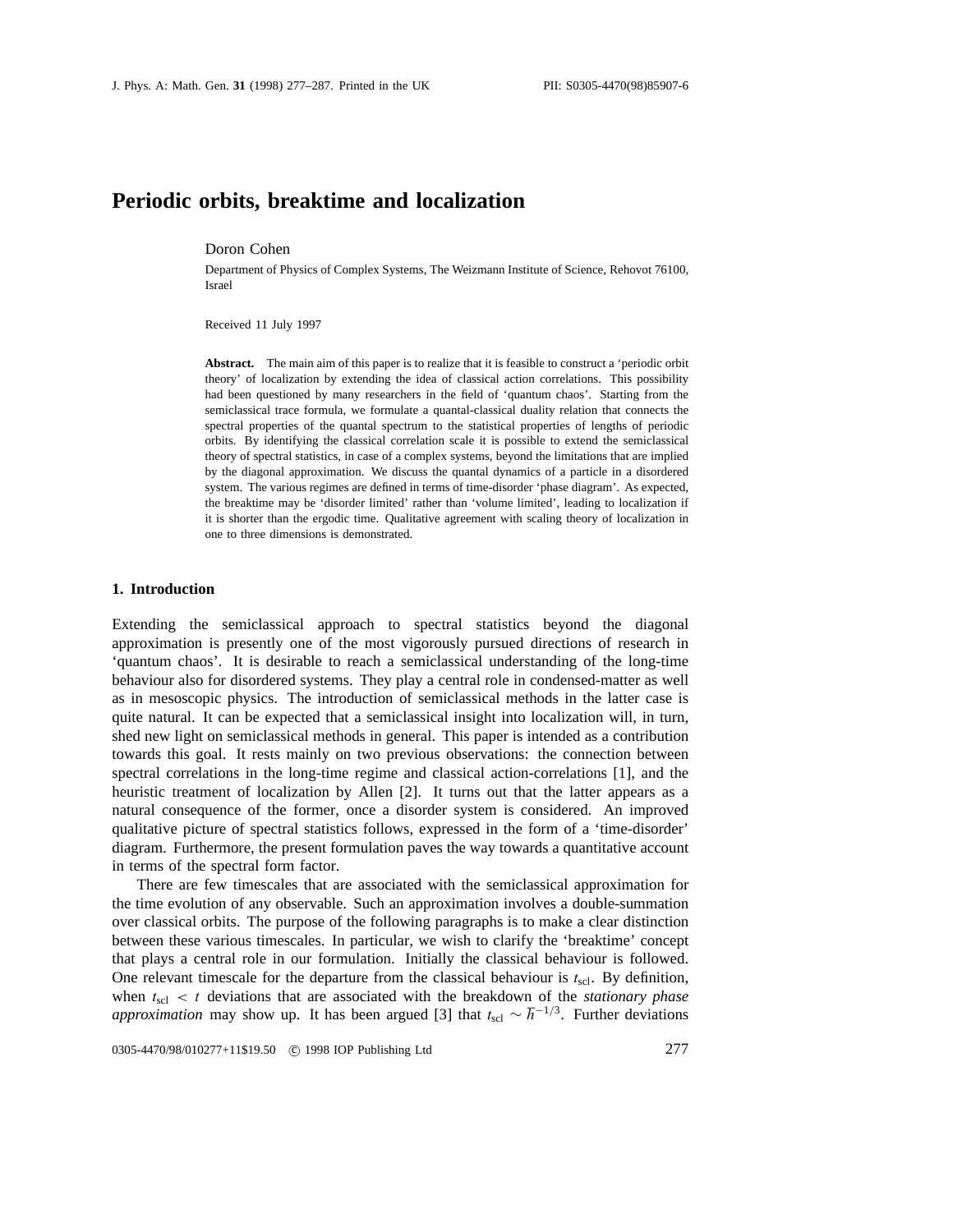from the leading-order semiclassical expansion due to diffraction effects are discussed in [4]. One should be careful not to confuse these deviations, which are associated with the accuracy of the stationary phase approximation with the following discussion of the breaktime concept. It is assumed in the sequel that the leading-order semiclassical formalism constitutes a qualitatively good approximation also for  $t_{\text{sc}} < t$  despite these deviations.

*Interference effects* lead to further deviations from the classical behaviour. Well isolated classical paths, for which the stationary phase approximation is completely accurate, may still give rise to either constructive or destructive interference effects. Hereafter we shall focus on the semiclassical computation of the spectral form factor [5], where the double summation is over classical *periodic orbits* (POs). We shall disregard extremely short times, for which only few POs contribute, since for any generic chaotic system the POs proliferate exponentially with time. The simplest assumption would be that the interference contribution (off-diagonal terms) is self-averaged to zero. However, such an assumption would imply that the classical behaviour is followed for arbitrarily long times. This is obviously not true. After a sufficiently long time the discrete nature of the energy spectrum becomes apparent, and the *recurrent* quasiperiodic nature of the dynamics is revealed. The breaktime *t*<sup>∗</sup> is the timescale which is associated with the latter crossover. Neglecting the interference contribution for  $t < t^*$  is known as the diagonal approximation [5].

From a semiclassical point of view the breaktime *t*<sup>∗</sup> is related to the breakdown of the *diagonal approximation*. It has been conjectured that the breakdown of the diagonal approximation is a manifestation of classical action correlations [1]. Otherwise, if the actions were uncorrelated (Poisson statistics), then the off-diagonal (interference) contribution would be self-averaged to zero. Typically the breaktime *t*<sup>∗</sup> is identified with the Heisenberg time  $t_H = 2\pi\hbar/\Delta E$ , where  $\Delta E$  is the average level spacing. The Heisenberg time is semiclassically much longer than the 'log' time  $t_E \sim \ln(1/\hbar)$  over which classical orbits proliferate on the uncertainty scale. The latter timescale has no physical significance as far as the form factor is concerned. (See also the discussion after equation (12).)

The breaktime which is determined by the Heisenberg uncertainty relation is volume dependent. However, for a disordered system the breaktime may be much shorter and volume independent due to the localization effect. The theory for this 'disorderedlimited' rather than 'volume-limited' breaktime constitutes the main theme of this paper. Our approach to deal with disorder within the framework of the semiclassical approach constitutes a natural extension of previous attempts to integrate 'mesoscopic physics' with the so-called field of 'quantum chaos', (see [6] for a review). Note that a naive semiclassical arguments can be used in order to estimate the breaktime and localization length for onedimensional systems [7]. (See the next section for further details.) This argument, as it stands, cannot be extended to higher dimensions, which implies that a fundamentally different approach is needed. The same objection applies to a recent attempt to propose a periodic orbit theory for one-dimensional localization [8]. In the latter reference the semiclassical argument for localization is based on proving exponentially small sensitivity for change in boundary conditions. This is due to the fact that only an exponentially small number of POs with  $t < t_H$  hit the edges. The statement holds for  $d = 1$ , where  $t_H \ll t_{\text{ere}}$ , but it fails in higher dimensions. Hence, the necessary condition for having localization should be much weaker.

This paper is organized as follows. The expected results for the disordered-limited breaktime, based on scaling theory of localization, are presented in section 2. Our main goal is to rederive these results from semiclassical consideration. In section 3, starting from the semiclassical trace formula (SCTF), we formulate a duality relation that connects the spectral properties of the quantal spectrum to the classical two-point statistics of the POs.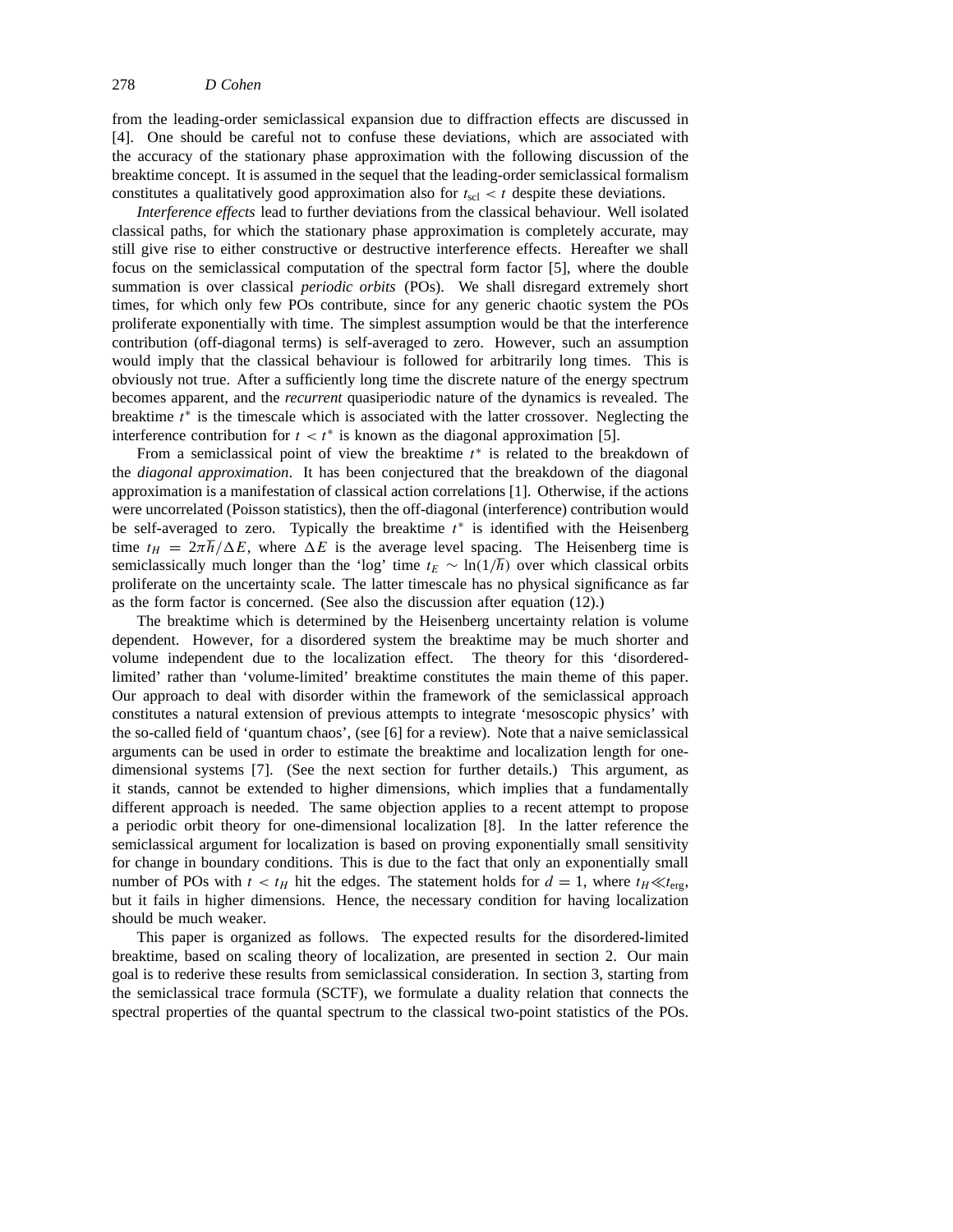In section 4 we identify the classical correlation scale. Then it is possible to extend the semiclassical theory of spectral statistics, in the case of a complex systems, beyond the limitations that are implied by the diagonal approximation. In section 5 we demonstrate that a disorder-limited breaktime is indeed a natural consequence of our formulation. The various time regimes for a particle in a disordered system are illustrated using a time-disorder 'phase diagram'. Localization shows-up if there is a disorder-limited breaktime which is shorter than the ergodic time. Semiclassical interpretation for the existence of critical and ohmic regimes for three-dimensional localization is also introduced. Finally, in section 6, we introduce a semiclassical approximation scheme for the form factor, that goes beyond the diagonal approximation. The limitations of this new scheme are pointed out.

Effects that are associated with the actual presence of a magnetic field are not considered in this paper, since the SCTF should then be modified. Still, for simplicity of presentation we cite for the form factor the GUE rather than the GOE result, and we disregard the effect of time reversal symmetry. A proper treatment of these details is quite obvious, and will appear in a future publication [9]. It is avoided here in order not to obscure the main point.

#### **2. Breaktime for disordered systems**

We consider a particle in a disordered potential. The classical dynamics is assumed to be diffusive. For concreteness we refer to a *disordered billiard*. The concept is defined below. It should be emphasized that we assume genuine disorder. Pseudorandom disorder, as well as spatial symmetries are out of the scope of our considerations.

A disordered billiard is a quasi-*d*-dimensional structure that consists of connected chaotic cavities. Here we summarize the parameters that are associated with its definition. The billiard is embedded in  $d_0$ -dimensional space  $(2 \leq d_0)$ . It constitutes a *d*-dimensional structure of cells (obviously  $d \leq d_0$ ). Each cell, by itself, constitutes a chaotic cavity whose volume is roughly  $\ell_0^{\dot{d}_0}$ . However, the cells are connected by small holes whose area is  $a_0^{d_0-1}$  with  $a_0 \ll \ell_0$ . The volume of the whole structure is  $\Omega = \mathcal{L}^d \ell_0^{d_0-d}$ . Assuming a classical particle whose velocity is  $v$ , the average escape time out of a cell is  $t_0 \approx (\ell_0/v) \cdot (\ell_0/a_0)^{d_0-1}$ . The classical diffusion coefficient is  $\mathcal{D}_0 = \ell_0^2/t_0$ . The classical diffusion law is  $\langle (x - x_0)^2 \rangle = \mathcal{D}_0 t$  where  $x_0$  is the location of an initial distribution.

The mass of the particle is *m*. Its de Broglie wavelength  $\lambda_B = h/mv$  is assumed to be much shorter than  $\ell_0$  as to allow (later) semiclassical considerations. Actually, in order to have non-trivial dynamical behaviour  $\lambda_B$  should be smaller than or at most equal to  $a_0$ (note the following definition of the dimensionless conductance). The mean energy level spacing is  $\Delta E = 2\pi \alpha^{-1} \cdot (\hbar^{d_0}/\mathcal{L}^d)$  where  $\alpha \sim \ell_0^{d_0-d} m^{d_0-1} v^{d_0-2}$ . The Heisenberg time is  $t_H = 2\pi\hbar/\Delta E = \alpha \mathcal{L}^d/\hbar^{d_0-1}$  The dimensionless conductance *g*<sub>0</sub> on scale of *one* cell is defined as the ratio of the Thouless energy  $2\pi\hbar/t_0$  to the level spacing  $2\pi\hbar/t_H$ . (for  $t_H$ one should substitute here  $\mathcal{L} = \ell_0$ ). Hence  $g_0 = (a_0/\lambda_B)^{d_0-1}$  is simply related to the hole size. Out of the eight independent parameters  $(d_0, d, \ell_0, a_0, \mathcal{L}, m, v, \hbar)$  there are actually only three dimensionless parameters which are relevant. Setting  $t_0$  and  $\ell_0$  to unity, these are  $d$ ,  $g_0$  and  $\mathcal{L}$ . All the results should be expressed using these parameters.

For a billiard system in  $d$ -dimension, whose volume is  $\Omega$ , the Heisenberg-time is given by the expression  $t_H = \alpha \Omega / \hbar^{d-1}$ . For the *disordered billiard* Heisenberg time can be expressed in terms of the unit-cell dimensionless conductance

$$
t_H^* = \frac{2\pi\hbar}{\Delta E} = \alpha \frac{\Omega}{\hbar^{d_0 - 1}} = \left(\frac{\mathcal{L}}{\ell_0}\right)^d g_0 t_0.
$$
 (1)

The actual 'disordered-limited' breaktime may be much shorter due to the localization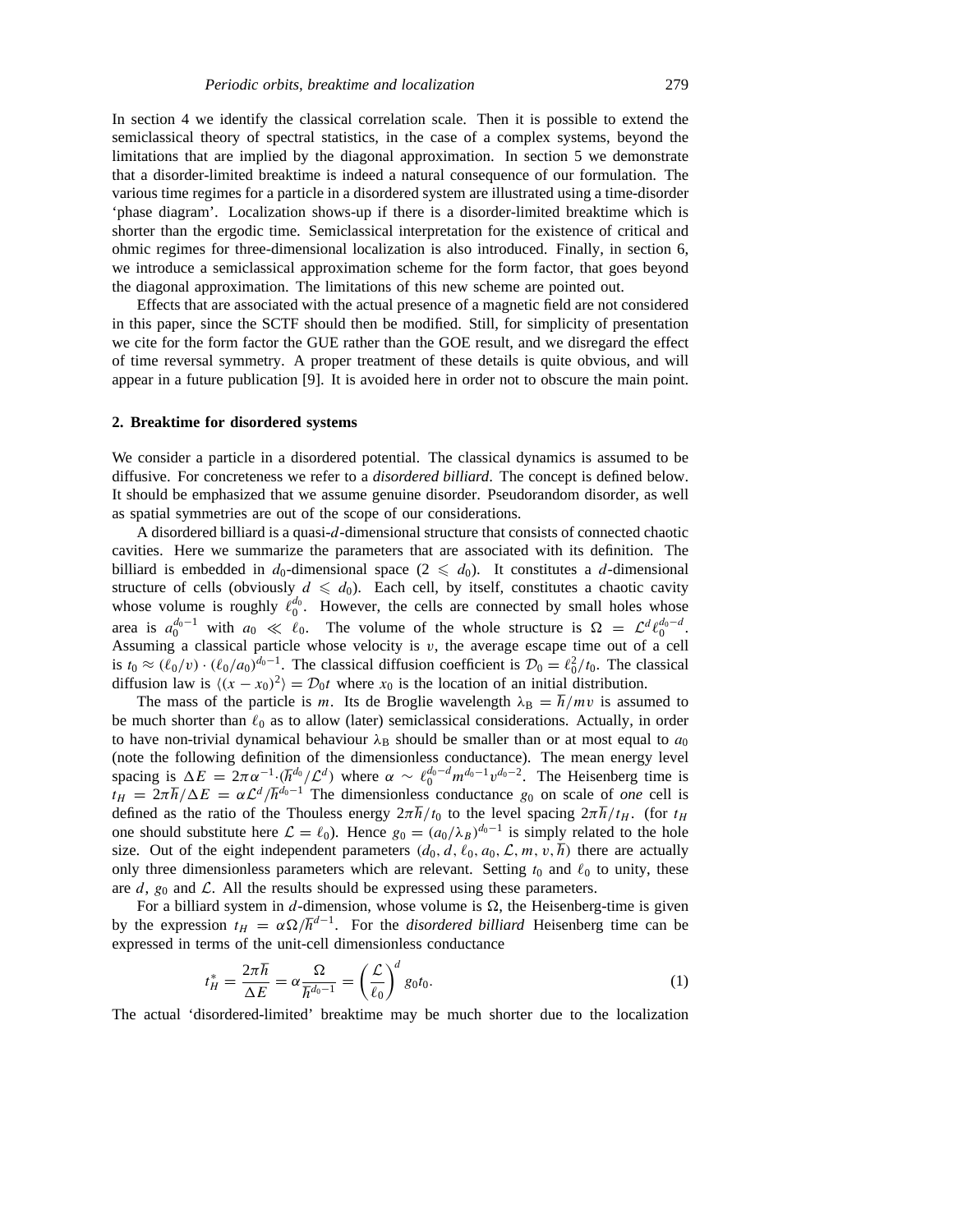effect. Naive reasoning concerning wavepacket dynamics leads to the volume-independent estimate [7]

$$
t^* = \frac{2\pi\hbar}{\Delta_{\xi}} = \alpha \frac{\xi^d}{\hbar^{d_0 - 1}} \quad \text{naive.} \tag{2}
$$

Here  $\Delta_{\xi}$  is the effective level spacing within a volume  $\xi^{d}$ . Assuming that up to  $t^*$  the spreading is diffusive-like, it follows that

$$
\xi^2 = \mathcal{D}_0 t^*.\tag{3}
$$

Combining these two equations it has been argued [7] that for quasi one-dimensional structure  $(d = 1)$  the localization length is  $\xi \sim \alpha \mathcal{D}_0 / \hbar^{d_0 - 1}$ . In terms of the dimensionless conductance, the result is  $\xi = g_0 \ell_0$  which corresponds to the breaktime

$$
t^* = g_0^2 t_0 \qquad \text{for } d = 1.
$$
 (4)

The above argument that relates  $\xi$  and  $t^*$  to the dimensionless conductance  $g_0$  cannot be extended in case of  $1 < d$ . This is due to the fact that  $(2)$  overestimates the breaktime. From scaling theory of localization [10] one obtains for  $d = 2$  the result  $\xi = e^{g_0} \ell_0$  leading (via equation (3)) to

$$
t^* = e^{2g_0} t_0 \qquad \text{for } d = 2.
$$
 (5)

For  $d = 3$  and  $g < g_c$ , where  $g_c$  is the critical value of g, scaling theory predicts  $\xi = |g - g_c|^{-\nu} \ell_0$ , with  $\nu \approx 1/(d-2)$ . Here the diffusive-like behaviour up to  $t^*$  is replaced by an anomalous scale-dependent diffusive behaviour, leading to the relation  $\xi^d = \ell_0^{d-2} \mathcal{D}_0 t^*$ rather than (3), and hence

$$
t^* = \frac{1}{|g_0 - g_c|^{vd}} t_0 \qquad \text{for } d = 3.
$$
 (6)

It is easily verified that the naive formula (2) overestimates the actual breaktime by a factor of  $g_0$  for both  $d = 2$  and  $d = 3$ . We turn now to develop a semiclassical theory for the breaktime.

#### **3. Quantal-classical duality**

The SCTF [11] relates the quantal density of states to the classical density of POs. The quantal spectrum  ${k_n}$  for a simple billiard in *d* dimensions is defined by the Helmholtz equation  $(\nabla^2 + k^2)\psi = 0$  with the appropriate boundary conditions. The corresponding quantal density is

$$
\rho_{qm}(k) \equiv \sum_{n} 2\pi \delta(k - k_n)|_{\text{osc}}.\tag{7}
$$

In order to facilitate the application of Fourier transform conventions a factor  $2\pi$  has been incorporated and let  $\rho(k) = \rho(-k)$  for  $k < 0$ . The subscript osc implies that the averaged (smoothed) density of states is subtracted. This smooth component equals the corresponding Heisenberg length and is found via Weyl law, namely

$$
L_H(k) = C_d \Omega k^{d-1} \tag{8}
$$

where  $\Omega$  is the volume of the billiard, and  $C_d = (2^{d-2}, \pi^{d/2-1} \Gamma(d/2))^{-1}$ . For billiard systems, actions lengths and times are trivially related by constant factors and therefore can be used interchangeably. In the sequel some of the formulae become more intelligible if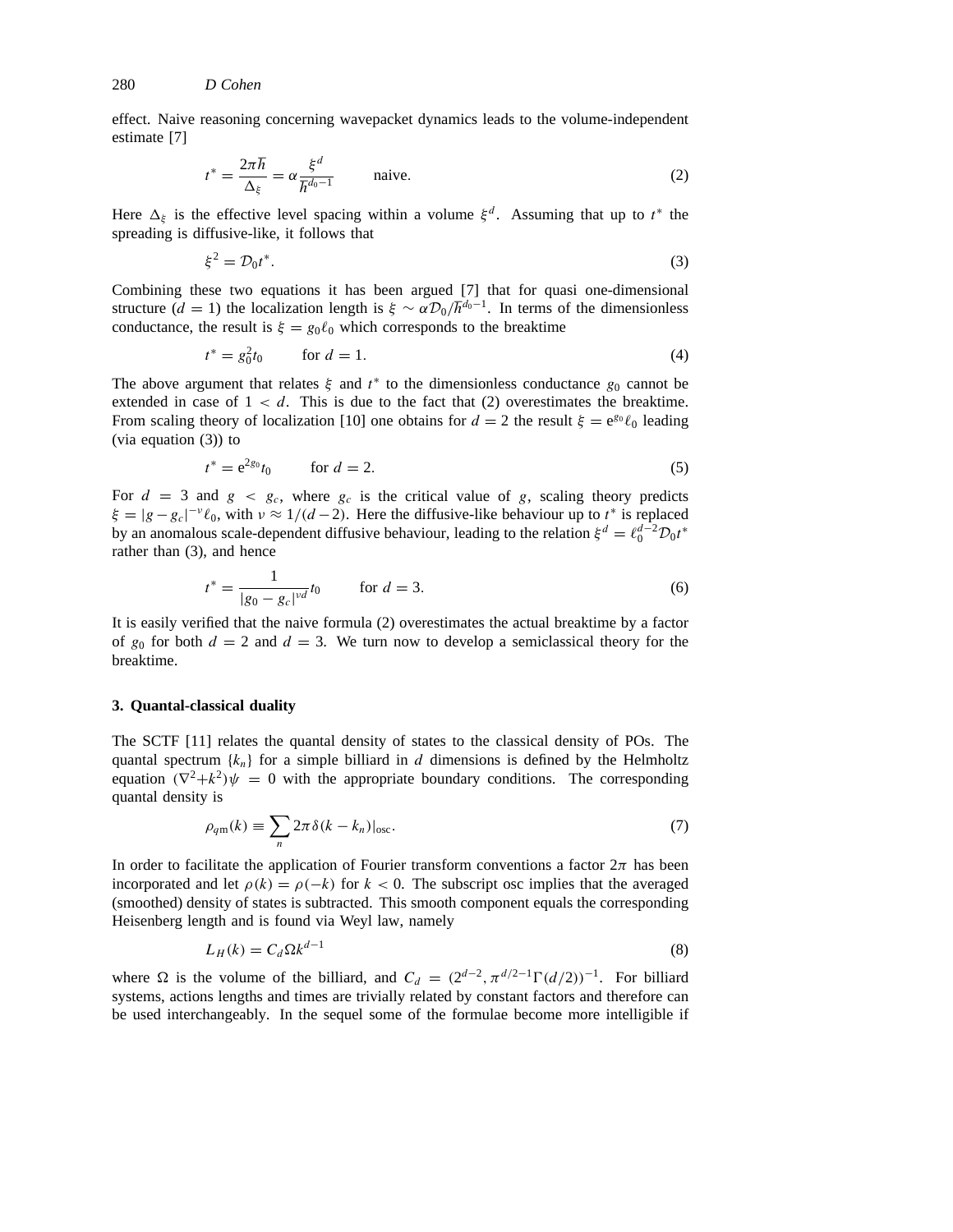one recalls that *L* actually plays the role of the time. The classical spectrum  $\{L_i\}$  consists of the lengths of the POs and their repetitions. The corresponding weighted density is

$$
\rho_{\rm cl}(L) \equiv \sum_j A_j \delta(L - L_j)|_{\rm osc}.\tag{9}
$$

Here  $A_j$  are the instability amplitudes. We note that for a simple chaotic billiard, due to ergodicity  $K_D(L) \equiv \langle \sum_j |A_j|^2 \delta(L - L_j) \rangle \sim L$ . The instability amplitudes decay exponentially with *L*, namely  $|A_j|^2 \sim L^2 \exp(-\sigma L)$ , where  $\sigma$  is the Lyapunov exponent. Hence, the density of POs grows exponentially as  $\exp(\sigma L)/L$ . With the above definitions the SCTF is simply

$$
\rho_{qm}(k) = \mathcal{FT}\rho_{cl}(L). \tag{10}
$$

Where the notation  $FT$  is used in order to denote a Fourier transform. Both the SCTF and the statistical relation (11) that follows, reflect the idea that the quantal spectrum and the classical spectrum are two dual manifestations of the billiard boundary.

The two-point correlation function of the quantal spectrum is  $R_{qm}(k, \epsilon) \equiv$  $\langle \rho_{\rm qm}(k)\rho_{\rm qm}(k+\epsilon) \rangle$ , where the angle brackets denote statistical averaging. The spectral form factor  $K_{qm}(k, L)$  is its Fourier transform in the variable  $\epsilon \rightarrow L$ . Due to the self-correlations of the discrete energy spectrum  $R_{\text{qm}}(\epsilon)$  is delta-peaked in its origin. As a consequence the asymptotic behaviour of the spectral form factor is  $K_{qm}(k, L) = L_H(k)$  for  $L_H(k) \ll L$ . For a *simple* ballistic billiard the crossover to the asymptotic behaviour occurs indeed at the Heisenberg time. The functional form of the crossover is described by random matrix theory (RMT). For concreteness we cite the approximation  $K_{qm}(k, L) = min(L, L_H(k))$ . (The effect of symmetries is ignored for sake of simplicity.) In order to formulate a semiclassical theory for the form factor it is useful to define the two-point correlation function of the classical spectrum  $R_{cl}(x, L) \equiv \langle \rho_{cl}(L)\rho_{cl}(L+x) \rangle$ . The corresponding form factor  $K_{cl}(k, L)$ is obtained by Fourier transform in the variable  $x \leftrightarrow k$ . It is straightforward to prove that due to the SCTF  $R_{qm}(k, \epsilon)$  is related to  $R_{cl}(x, L)$  by a double Fourier transform. Hence

$$
K_{\rm qm}(k, L) = K_{\rm cl}(k, L) \tag{11}
$$

which is the two-point version of the SCTF. It constitutes a concise semiclassical relation that expresses the statistical implication of quantal-classical duality. It is essential to keep the spectral form factor unrescaled. Its parametric dependence should not be suppressed. If regarded as a function of  $L$ , the quantity  $K(k, L)$  is the quantal form factor, while if regarded as a function of *k* it is the classical form factor.

## **4. Beyond the diagonal approximation**

The two-point statistics of the quantal density reflects the discrete nature of the quantal spectrum, and also its rigidity. It follows that the classical spectrum should be characterized by non-trivial correlations that can actually be deduced from (11). This type of argumentation has been used in [1] and will be further developed here. It is useful to write  $R_{\rm cl}(x, L) = K_D(L)(\delta(x) - p(x))$  where a non-vanishing  $p(x)$  implies that the classical spectrum is characterized by non-trivial correlations. Note that a proper treatment of time reversal symmetry is avoided here. Denoting the classical correlation scale by  $\lambda(L)$  it follows that  $K(k, L)$  should have a breaktime that is determined via  $k \sim 2\pi/\lambda(L)$ . For a *simple* ballistic billiard this should be equivalent to  $L \sim L_H(k)$ . Thus, we deduce that the classical correlation scale is

$$
\lambda(L) = 2\pi \left( C_d \frac{\Omega}{L} \right)^{\frac{1}{d-1}}.
$$
\n(12)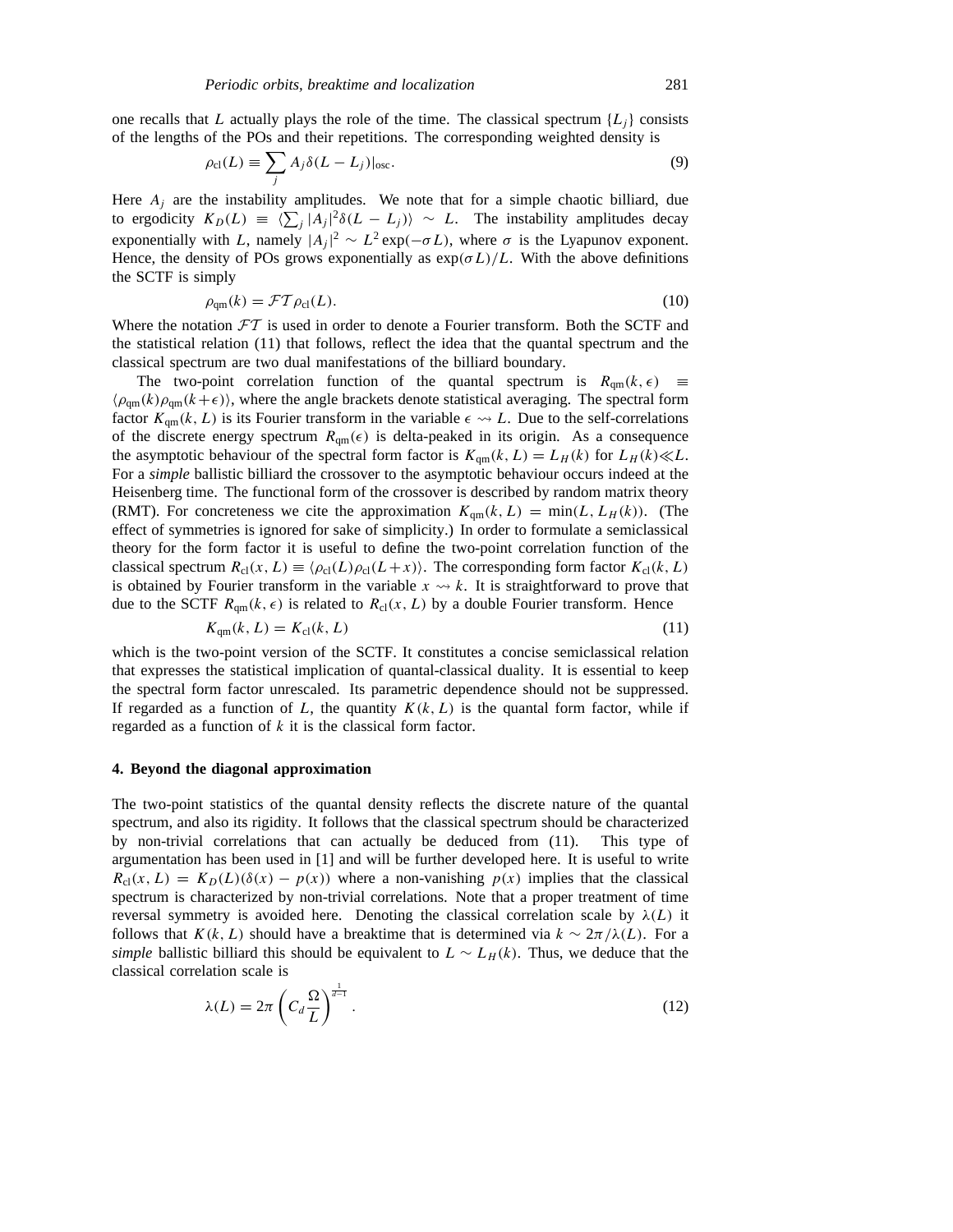If  $2\pi/\lambda \ll k$  then  $K(k, L) \approx K_D(L)$ , which is the diagonal approximation. More generally  $K(k, L) = C(k, L)K_D(L)$ , where  $C(k, L) = (1 - \tilde{p}(k))$  and  $\tilde{C}$  denotes a Fouriertransformed density. Note that it is implicit that both  $p(x)$  and  $\tilde{p}(k)$  depend parametrically on *L*. For  $L_H(k) \ll L$  one should obtain the correct asymptotic behaviour  $K(k, L) =$  $L_H(k)$ . Therefore  $C(k, L) \rightarrow 0$  in this regime and consequently the normalization  $\int_{-\infty}^{+\infty} p(x) dx = 1$  should be satisfied. It is natural to introduce a scaling function such that  $p(x) = \lambda^{-1} \hat{p}(x/\lambda)$  and consequently  $C(k, L) = \hat{C}(k\lambda(L))$ . For a simple ballistic billiard, neglecting modifications due to time reversal symmetry, the scaling function  $\hat{C}_{\text{ballistic}}(\kappa) = \min((\kappa/2\pi)^{d-1}, 1)$  will generate the correct quantum-mechanical result. The related scaling function  $\hat{p}(s)$  can be deduced via inverse Fourier transform of  $(1 - \hat{C}(\kappa))$ .

It should be clear that the actual quantum-mechanical breaktime is related to the breakdown of the diagonal approximation. This breaktime is determined by the condition  $k\lambda(L) \sim 2\pi$ . If one confused  $\lambda(L)$  with the classical spacing  $\Delta L \sim L \exp(-\sigma L)$ , then one would deduce a false breaktime at the 'log' time  $t_E \sim \ln(k)$ .

A heuristic interpretation of the classical two-point statistics is in order. The normalization of  $p(x)$  implies rigidity of the classical spectrum on large scales. Expression (12) for the correlation scale is definitely not obvious. Still, the length scale  $\lambda$  possess a very simple geometrical meaning. It is simply the typical distance between neighbouring points where the PO had hit the billiard surface. It is important to notice that  $\lambda$  is much larger than the average spacing of the classical spectrum. The latter is exponentially small in *L* due to the exponential proliferation of POs. This fact suggests that the overwhelming majority of POs is uncorrelated with a given reference PO. The POs that effectively contribute to  $p(x)$ must be geometrically related in some intimate way. Further discussion of these heuristic observations will be published elsewhere [9].

For a billiard that is characterized by a complicated structure, the ergodic time is much larger than the ballistic time. Orbit whose period  $L_j$  is less than the ergodic time will not explore the whole volume of the billiard but rather a partial volume  $\Omega_i$ . It is quite obvious that POs that do not explore the *same* partial volume cannot be correlated in length, unless some special symmetry exists. The possibility to make a classification of POs into statistically independent classes constitutes a key observation for constructing an approximation scheme that goes beyond the diagonal approximation. Due to the classification, the spectral form factor can be written as a sum  $K(k, L) = \sum_{\Omega} K(k, L, \Omega)$ of statistically independent contributions, where  $K(k, L, \Omega)$  involves summation over POs with  $\Omega_i$  ~  $\Omega$ . Thus, the following semiclassical expression is obtained

$$
K(k, L) = \sum_{j} \hat{C}(k\lambda_j) |A_j|^2 \delta(L - L_j)
$$
\n(13)

with  $\lambda_i$  that corresponds to the explored volume  $\Omega_i$  and with scaling function  $\hat{C}(\kappa)$  that may depend on the nature of the dynamics. This formula constitutes the basis for our theory.

#### **5. Theory of disordered billiards**

We now turn to apply semiclassical considerations concerning the dynamics of a particle in a disordered system. The classical dynamics is assumed to be diffusive and we again refer to the *disordered billiard* of section 2. It should be re-emphasized that we assume genuine disorder. Pseudorandom disorder, as well as spatial symmetries may require a more sophisticated theory of PO correlations.

Hereafter we translate lengths into times by using  $L = vt$ . The diagonal sum over the POs satisfies  $K_D(t) = t P_{cl}(t)$ , where  $P_{cl}(t)$  is the classical 'probability' to return [12]. For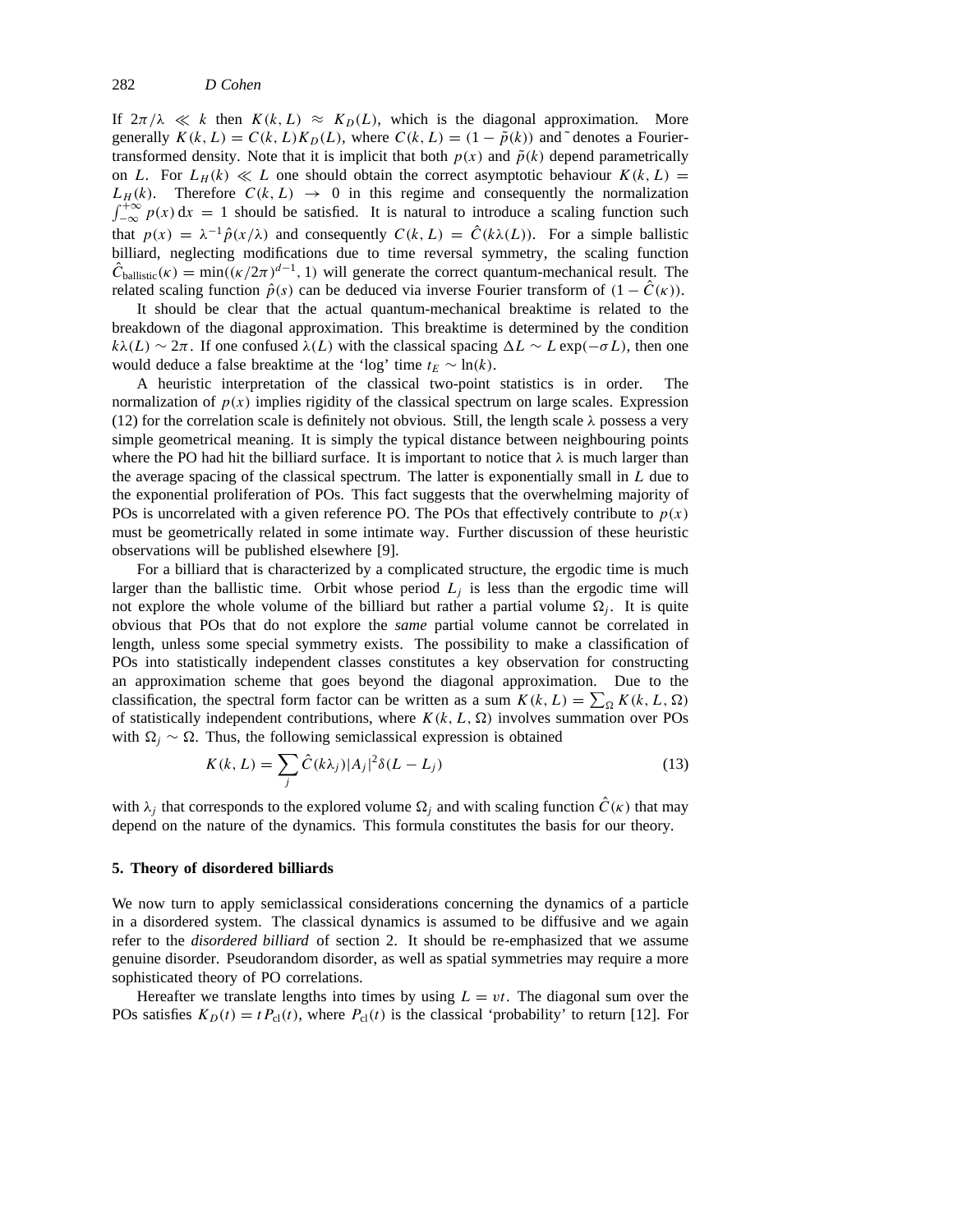

**Figure 1.** Left plot: The scaled probability distribution of the explored volume for a disordered chain (full curve), compared with a Gaussian distribution that characterizes the diffusion profile (broken curve). Right plot: The scaled form factor for a disordered infinite chain. Full curve—GUE result, broken curve—GOE result. The lighter curves are obtained by employing the diagonal approximation, while the heavier curves are obtained by employing the BLC approximation scheme. The dotted curve illustrates the correct asymptotic behaviour.

ballistic billiard  $P_{\text{cl}}(t) = 1$ . This is also true for diffusive systems provided  $t_{\text{erg}} < t$ , where

$$
t_{\rm erg} = \frac{\mathcal{L}^2}{\mathcal{D}_0} = \left(\frac{\mathcal{L}}{\ell_0}\right)^2 t_0.
$$
 (14)

For  $t < t_{\text{erg}}$  the classical probability to return is  $P_{\text{cl}}(t) = (t_{\text{erg}}/(2\pi t))^{d/2}$ . The latter functional form reflects the diffusive nature of the dynamics.

The POs of a the disordered billiard can be classified by the volume  $\Omega_i$  which they explore. By definition  $\Omega_i$  is the total volume of those cells that were visited by the orbit. Let us consider POs whose length is *t*. Their probability distribution with respect to the explored volume will be denoted by  $f_t(\Omega)$ . This distribution can be deduced from purely classical considerations. The detailed computation for the special case of  $d = 1$  will be published elsewhere [9]. The result is,

$$
f_t(x) = \frac{1}{\sqrt{t/t_0}\Omega_0} \hat{f}\left(\frac{\Omega}{\sqrt{t/t_0}\Omega_0}\right) \qquad \text{for } d = 1
$$
 (15)

where  $\Omega_0 = l_0^{d_0}$  is the unit-cell volume. The scaling function  $\hat{f}(x)$  satisfies  $\int_0^\infty \hat{f}(x) dx = 1$ and  $\int_0^\infty x \hat{f}(x) dx = \sqrt{\pi/2}$ . It is plotted in figure 1.

The average volume which is explored by POs of length *t* will be denoted by  $\Omega_e(t)$ . For *d* = 1 obviously  $\Omega_e(t) \propto \sqrt{t}$ , while for *d* > 2 the average volume which is explored after time *t* is  $\Omega_e(t) \sim t$  to leading order. Specifically, one may write  $\Omega_e(t) = \ell_0^{d_0}(t/t_0)F(t/t_0)$ where, following [13],

$$
F(\tau) = \begin{cases} \sqrt{\frac{8}{\pi}} \frac{1}{\tau^{1/2}} & \text{for } d = 1\\ \pi \frac{1}{\ln(\tau)} & \text{for } d = 2\\ c + \frac{c'}{\tau^{(d-2)/2}} & \text{for } 2 < d < 4\\ c + \frac{c''}{\tau} & \text{for } 4 < d. \end{cases} \tag{16}
$$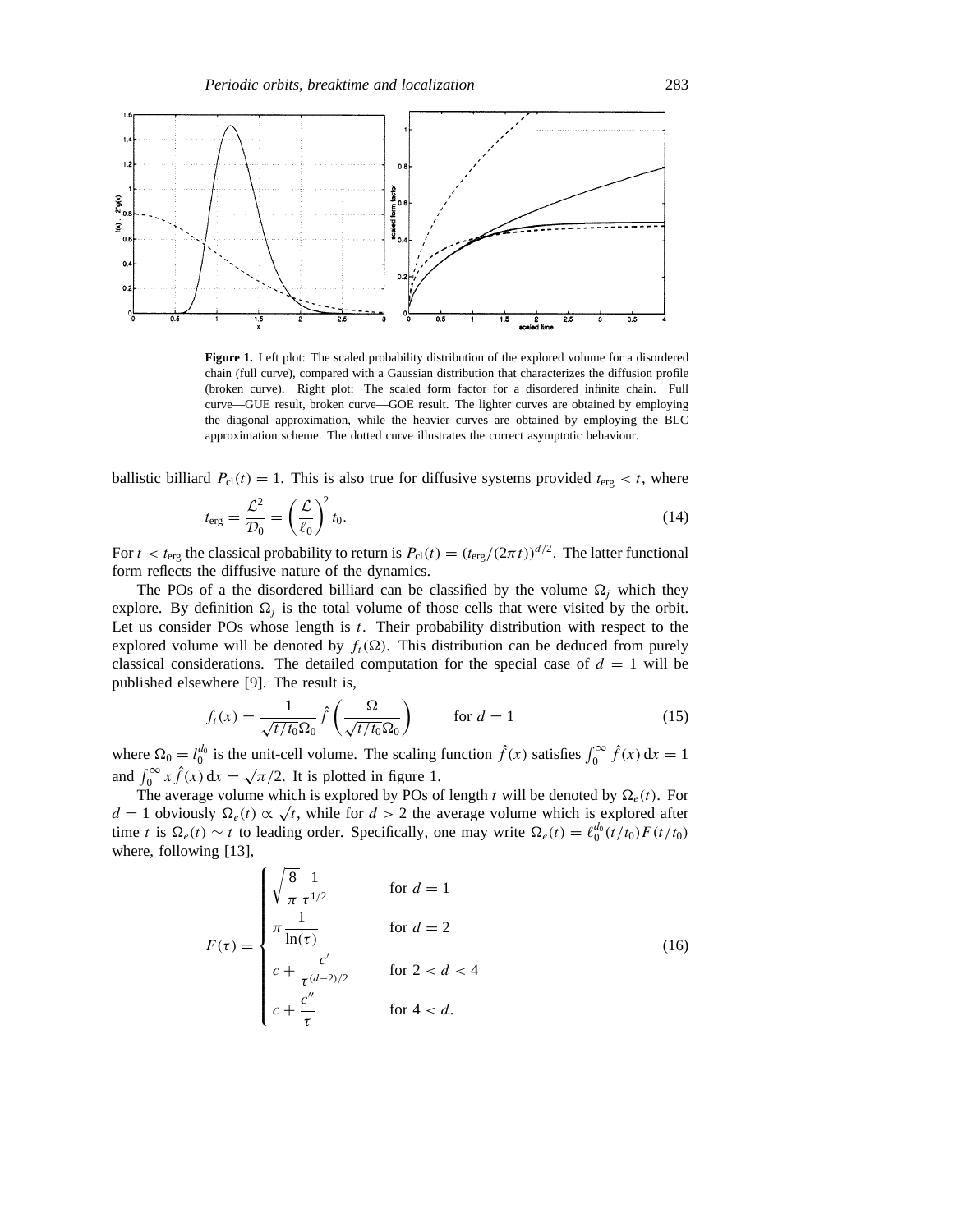Above *c* and *c'* and *c''* are constants of order unity (for simple cubic-like structure  $c \sim 0.7$ ). Note that the numerical prefactor  $\sqrt{8/\pi}$  for the  $d = 1$  case in (16) is somewhat larger than the  $\sqrt{\pi/2}$  which is implied by (15). This difference is probably due to the fact that (16) is not an exact result if POs are concerned, rather it is an exact result for wandering trajectories. The transient time  $t_0$  is actually a statistical entity, hence, associated with  $\Omega_e(t)$ refused that in the tankent unit  $t_0$  is actually a statistical entity, hence, associated with  $\Omega_e(t)$  one should consider a dispersion  $\Delta \Omega_e(t) \approx \ell_0^{d_0} \cdot \sqrt{t/t_0}$ . Note that in the case of equation (15), the average explored volume and its dispersion are derived from a one-parameter scaling relation. This is not the case for  $1 < d$  diffusive system.

It is essential to distinguish the average explored volume  $\Omega_e(t)$  from the diffusion volume  $\Omega_d(t)$ . The latter is determined by the diffusion law  $\Omega_d(t) = \ell_0^{d_0-d} (\mathcal{D}_0 t)^{d/2}$ . The diffusion volume  $\Omega_d$  refers to the instantaneous profile of an evolving distribution. It roughly equals the total volume of those cells which are occupied by the evolving distribution. Note that  $P_{\text{cl}}(t) \approx \Omega / \Omega_d(t)$ .

Given the distribution  $f_t(\Omega)$ , expression (13) can be cast back into the concise form  $K(k, t) = C(k, t)K_D(t)$  with

$$
C(k, t) = \int_0^\infty f_t(\Omega) d\Omega \,\hat{C}(k\lambda(\Omega, t)).
$$
\n(17)

The diffusive behaviour that corresponds to the diagonal approximation prevails as long as the condition  $2\pi < k\lambda(\Omega_e(t))$  is satisfied. This condition can be cast into the more suggestive form  $t < t_H(\Omega_e(t))$ . The equivalence of the latter inequality with the former should be obvious from the discussion of the classical correlation scale in section 4. (There we had taken the reverse route in order to deduce the expression for the classical correlation scale that corresponds to a simple ballistic billiard.) The concept of *running Heisenberg time*  $t_H(\Omega_e(t))$  emerges in a natural way from our semiclassical considerations. Originally, this concept was introduced on the basis of a heuristic guess by Allen. In his paper [2] the concept appeared in connection with the tight binding Anderson model where the on-site energies are distributed within range *V* and the hoping probability is *W*. There  $g_0 \sim W/V$ . Allen pointed out that a qualitative agreement with the predictions of scaling theory is recovered if  $\xi^d$  in (2) is replaced by  $\Omega_e(t)$  as in our formulation. The condition  $t < t_H(\Omega_e(t))$  for having a diffusive-like behaviour can be cast into the form  $F(t/t_0) > 1/g_0$ . It is easily verified that for both  $d = 1$  and  $d = 2$  the results for the breaktime are consistent with (4) and (5). For  $d = 3$  the existence of critical conductance  $g_c = c^{-1}$  is a natural consequence, but the exponent in (6) is  $2/(d-2)$  rather than *vd*.

Figure 2 illustrates the different time regimes for quantal evolution versus disorder for  $d = 1, 2, 3$ . These diagrams constitute an improvement<sup>†</sup> over those of [14] and [6]. For 'zero disorder' *t*<sup>0</sup> may be interpreted as the ballistic timescale that corresponds to the shortest PO. The breaktime is volume limited and determined by the Heisenberg time (1). As the disorder grows larger, two distinct classical timescales emerge, now  $t_0$  is the ergodic time with respect to one cell, and  $t_{\text{erg}}$  is the actual time for ergodicity over the whole volume. The latter is determined by the diffusion coefficient as in (14). If the disorder is not too large, the breaktime is still limited by the Heisenberg time. Going to the other extreme limit of very large disorder  $(g_0 < 1)$  is not very interesting since the particle will be localized within the volume of a single cell. For weaker disorder there is a crossover from a diffusive-like behaviour (which is actually anomalous for  $d = 3$ ) to localization. The crossover time is determined by equations  $(4)$ – $(6)$ . In one dimension the crossover

*<sup>†</sup>* Compared with [6] the main differences are: The *d* = 2 diagram should be distinguished from the *d* = 1 diagram since the former should include an intermediate regime; the role of Heisenberg time for  $d = 3$  should be manifest in the ohmic regime; the localization axis should be appropriately placed.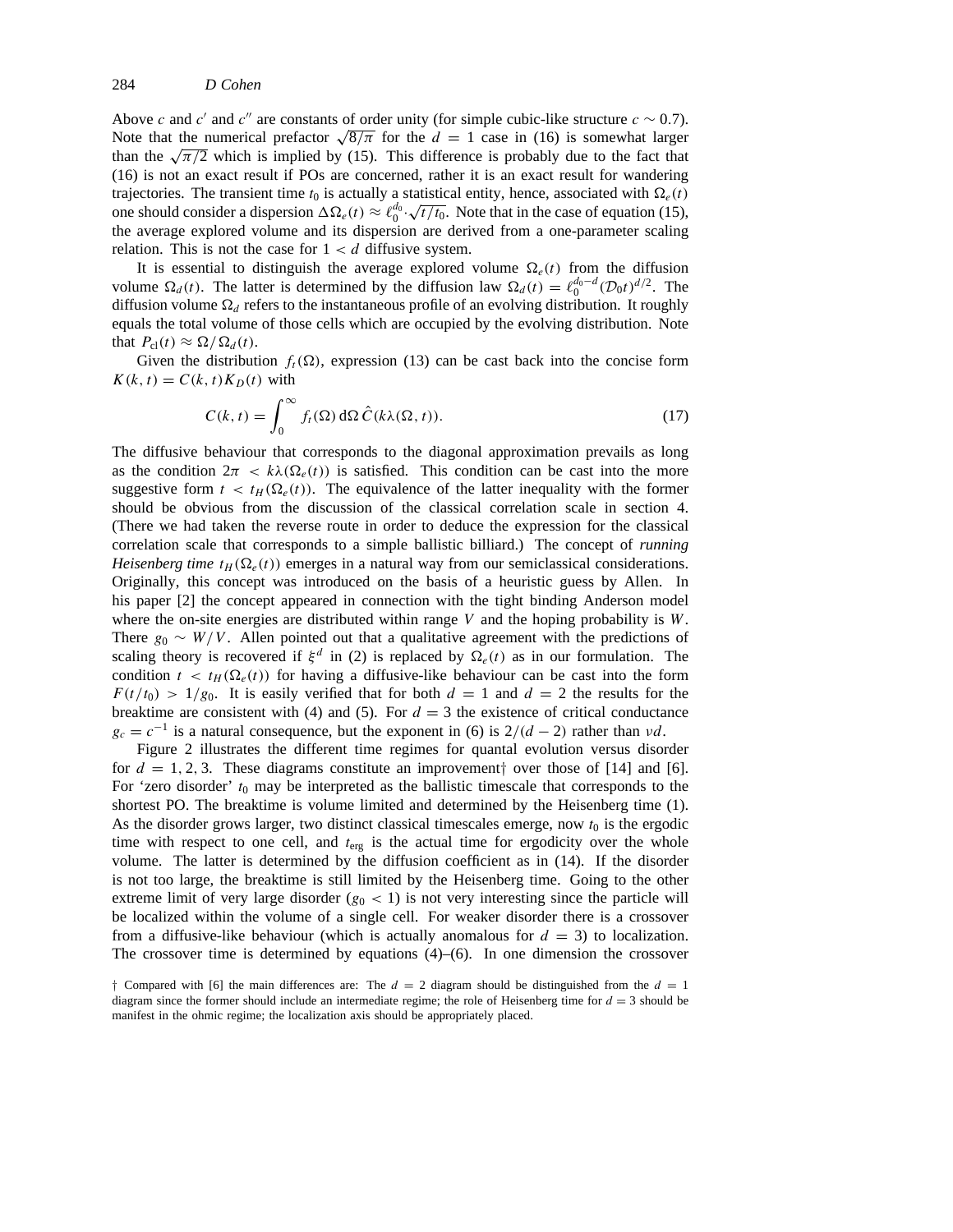

Figure 2. The different time regimes for quantal evolution (vertical axis) versus disorder (horizontal axis), for one-two-three dimensional system. The ballistic (B), diffusive (D), critical (C), ergodic (E) and Recurrence (R) regimes are labelled. See further explanations of these diagrams in the text.

from 'Heisenberg-limited' breaktime to 'disorder-limited' breaktime happens to coincide with the classical curve for  $t_{\text{erg}}$ . This coincidence does not occur in  $d = 2$  and therefore we have an intermediate regime where the breaktime occurs *after* ergodization, but is still disorder limited rather than volume limited. In three dimensions we have a qualitatively new regime  $g_c < g_0$  where a purely diffusive (ohmic) behaviour (rather than diffusivelike behaviour) prevails. The breaktime here is volume limited. Still, the border between the ohmic regime and the so-called 'critical' one is non-trivial. Scaling theory predicts that the ohmic behaviour is set only after a transient time *t*∗∗ which is given by (6) with *gc < g*0. In order to give a semiclassical explanation for *t*∗∗ we should refine somewhat our argumentation. The condition for *purely ohmic* behaviour becomes  $t < t_H(\Omega_e(t) - \Delta \Omega_e(t))$ . If  $g_0$  is close to  $g_c$  then there will appear a transient time  $t < t^{**}$  where the *bare* diagonal approximation is unsatisfactory. Note, however, that the critical exponent turns out to be, by this argumentation, 2 rather than *νd*.

## **6. The BLC approximation scheme**

We focus our attention on the actual computation of the form factor  $K(\tau)$ . Irrespective of any particular assumption it is easily verified that  $K(t_0) = t_H/g_0$ , while the asymptotic value  $K_{\text{am}}(t) = t_H$  should be obtained for sufficiently long time. The asymptotic behaviour reflects the discrete nature of the quantal spectrum. This feature imposes a major restriction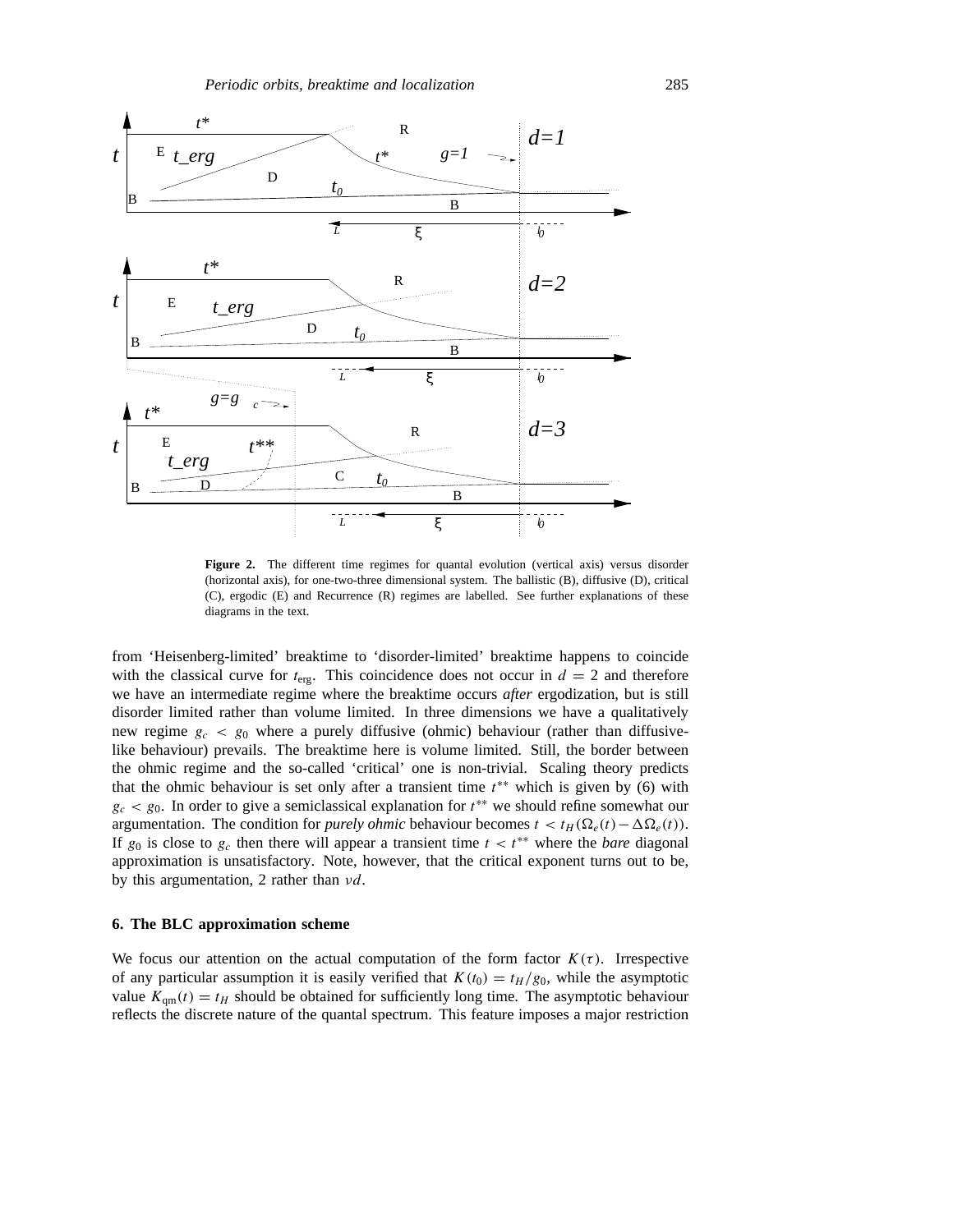on the functional form of  $\hat{C}(\kappa)$ . Using  $\hat{C}_{\text{ballistic}}(\kappa)$  (see the discussion after (12)) one obtains that for a *simple* ballistic billiard there is a scaling function such that  $K(t) = \Omega \hat{K}_0(t/\Omega)$ , where  $\Omega$  is the total volume. The correct asymptotic behaviour is trivially obtained since by construction  $\hat{C}_{\text{ballistic}}(\kappa)$  gives the correct quantum mechanical result.

For a disordered quasi-one-dimensional billiard, in order to determine the form factor, we should substitute (15) into (17). However, also the scaling function  $\hat{C}(\kappa)$  should be specified. In order to make further progress towards a quantitative theory let us assume that it is simply equal to  $\hat{C}_{\text{ballistic}}(\kappa)$ . Using this assumption of 'ballistic-like correlations' (BLC) one obtains that the form factor satisfies the expected scaling property  $K(t) = \Omega \hat{K}_d(t)$ . The latter scaling property, which implies the existence of a characteristic scaling function  $K_d(\tau)$ , distinguishes a system with localization. Using the BLC approximation scheme the calculated  $\hat{K}_1(\tau)$  is

$$
\hat{K}_1(\tau) = \frac{1}{\sqrt{2\pi}} \int_0^\infty dx \, f\left(\frac{x}{\sqrt{\tau}}\right) \frac{x}{\tau} \hat{K}_0\left(\frac{\tau}{x}\right). \tag{18}
$$

This is plotted in figure 1. Indeed the breaktime is disorder limited rather than volume limited. However, one observes that the computation yields the asymptotic behaviour  $K_{qm}(t) = t_H/2$  rather than  $K_{qm}(t) = t_H$ . This implies that the classical correlations have been overestimated by the BLC approximation scheme.

The BLC approximation scheme can be applied for the analysis of  $1 < d$  localization. As in the *d* = 1 case, the correct asymptotic behaviour is *not* obtained. The only way to guarantee a correct asymptotic behaviour is to conjecture that  $\hat{C}(\kappa)$  =  $(\Omega_d(t)/\Omega_e(t))\hat{C}_{\text{ballistic}}(k)$  for  $\kappa < 1$ . This required assumption implies that despite the net repulsion, the classical spectrum is further characterized by strong clustering. The effective clustering may be interpreted as arising from leaking of POs via 'transverse' holes, thus leaving out bundles of POs. Note that the normalization of  $p(x)$  does not hold due to the leaking. Therefore  $\hat{C}(\kappa)$  is modified in a way that is not completely compatible with its ballistic scaling form.

For completeness we note that in the 'critical regime' of  $d = 3$  localization, it has been suggested [14] to put by hand the information concerning the anomalous sub-diffusive behaviour known from scaling theory. One obtains ' $P_{cl}(t) \sim (\mathcal{L}/\ell_0)^d (t_0/t)$  and hence  $K(t)$  is essentially the same as for  $d = 2$  system. The semiclassical justification for this procedure is not clear (see, however, [15]). We believe that a better strategy would be to find the functional form of  $f_t(\Omega)$  and  $\hat{C}(\kappa)$  and to use (17).

#### **7. Concluding remarks**

We have demonstrated that simple semiclassical considerations are capable of giving an explanation for the existence of a disordered-limited breaktime. Qualitatively, the results for the breaktime were in agreement with those of the scaling theory of localization. In section 6 we have briefly discussed the question whether future quantitative semiclassical theory for localization is feasible. It turns out that the simplest (BLC) approximation scheme overestimates the rigidity of the classical spectrum.

# **Acknowledgments**

I would like to thank Harel Primack and Uzy Smilansky for interesting discussions. Thomas Dittrich and Shmuel Fishman are acknowledged for their comments. One of the referees is